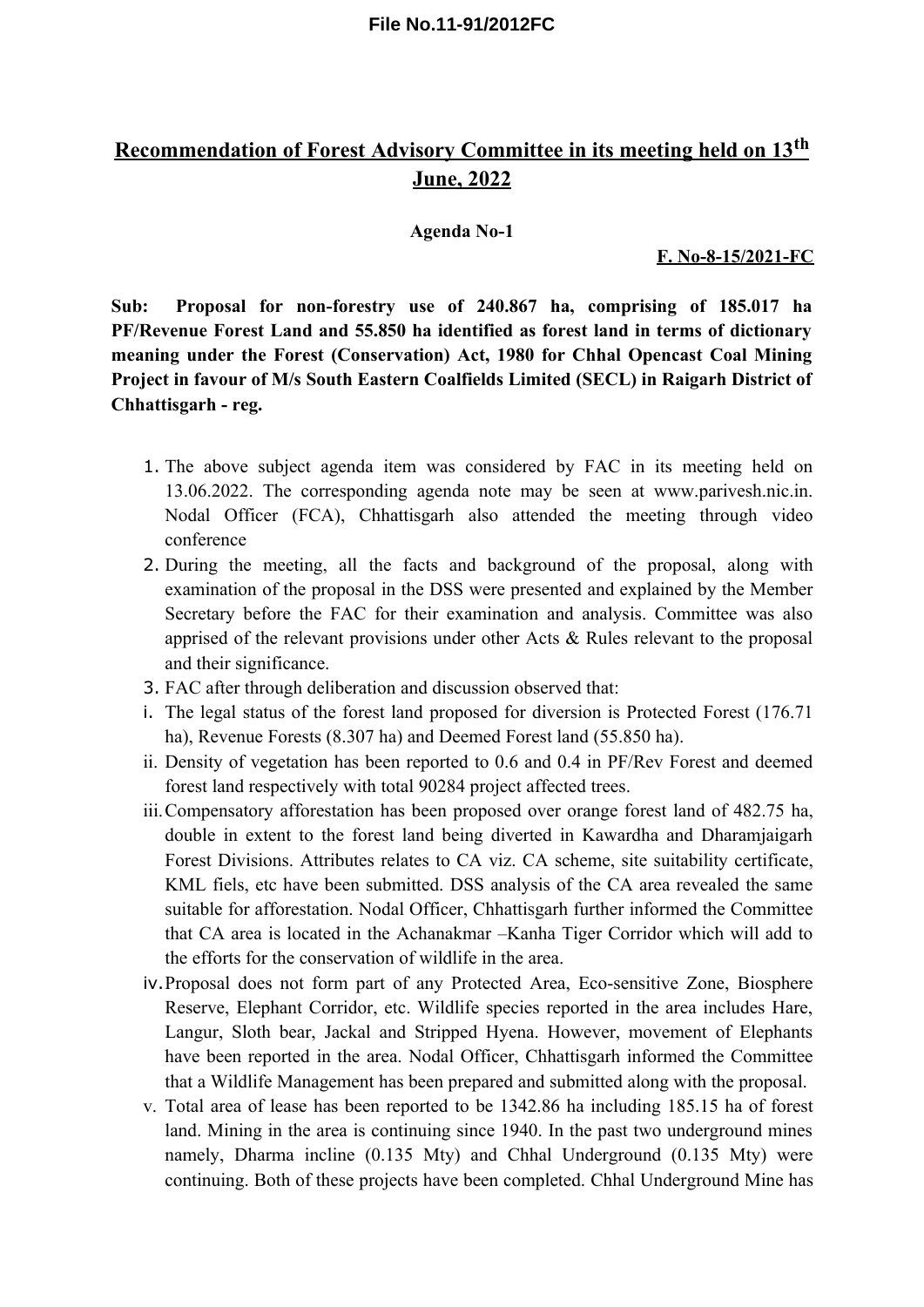been closed and Dharam Incline is on the verge of closure. In addition to this Chhal Opencast Mining was also continuing in the area with the production capacity of 3 Mty.

- vi. Approval under the Forest (Conservation) Act, 1980 for Dharam Underground Mine over an area of 124.54 ha of forest land was granted vide Ministry's letter no. 8- 84/1997-FC dated 22.08.2002.
- vii.The user agency has proposed to enhance the capacity of mine to 6 Mty for which they need to extract the coal seams left unmined during underground mining. Mining Plan, has been approved by the Board of Directors of the CIL for a capacity of 6 Mty in their meeting held on 16.12.2013.
- viii.As per details furnished in Mining Plan, coal is proposed to be evacuated by construction a railway line from Chhal OCP project Roberstion Railway Station over a length of 18 KM. Transportation by road has also been proposed to meet the demand of local consumers. Nodal Officer, Chhattisgarh informed the Committee that no nonforest land is involved in the construction of said railway line.
- ix. Proposal involves displacement of 658 families, including scheduled caste, scheduled tribe and other families. Nodal Officer, informed the Committee that R&R of the project affected people shall be undertaken as per the CIL R&R policy.
- x. DIGF, IRO, Raipur informed the Committee that area was inspected by the Integrated Regional Office, Raipur and no violation of Forest (Conservation) Act, 1980 were observed. Committee was also apprised that during the inspection presence of Elephants and Sloth bears in the area was reported by the forest officials and to mitigate the impact of project on wildlife, a site specific Wildlife Management Plan, duly approved the PCCF, Wildlife needs to be prepared and implemented. IRO also recommended that to maintain the hydrological regimes, a natural solid barrier of not less than 120 m shall be left un-extracted against the Mand river and embankment shall be constructed for protection against inundation and protection to the river from mining activities. Nodal officer, Chhattisgarh informed the Committee that user agency is in agreement to take the mitigating measures as recommended by the IRO.
- 4. **Decision of FAC:** The Committee had detailed discussion and deliberation with the Nodal Officer Chhattisgarh and DIGF, IRO, Raipur. After going through the facts of the proposal, the Committee **recommended** the proposal for grant of Stage-I approval under the Forest (Conservation) Act, 1980 subject to fulfilment of general, standard applicable to coal mining projects and following specific conditions:
- i. A Soil and Moisture Conservation (SMC) work plan to mitigate the impact of the proposed mining activity on the local river shall be prepared by the user agency in consultation with the State Forest Department and the same shall be submitted along with Stage-I compliance. Cost of implementation of the provisions of the said Plan will be deposited into the CAMPA and the same shall be intimated to the Ministry before Stage-II approval.
- ii. The user agency shall keep minimum of 120 meters distance from the bank of Mand River as intact and no mining should be carried out in this area. Embankment should be constructed to ensue protection of river and its hydrology from the mining.
- iii.Elephant/Wildlife Management Plans should be prepared keeping in view the locality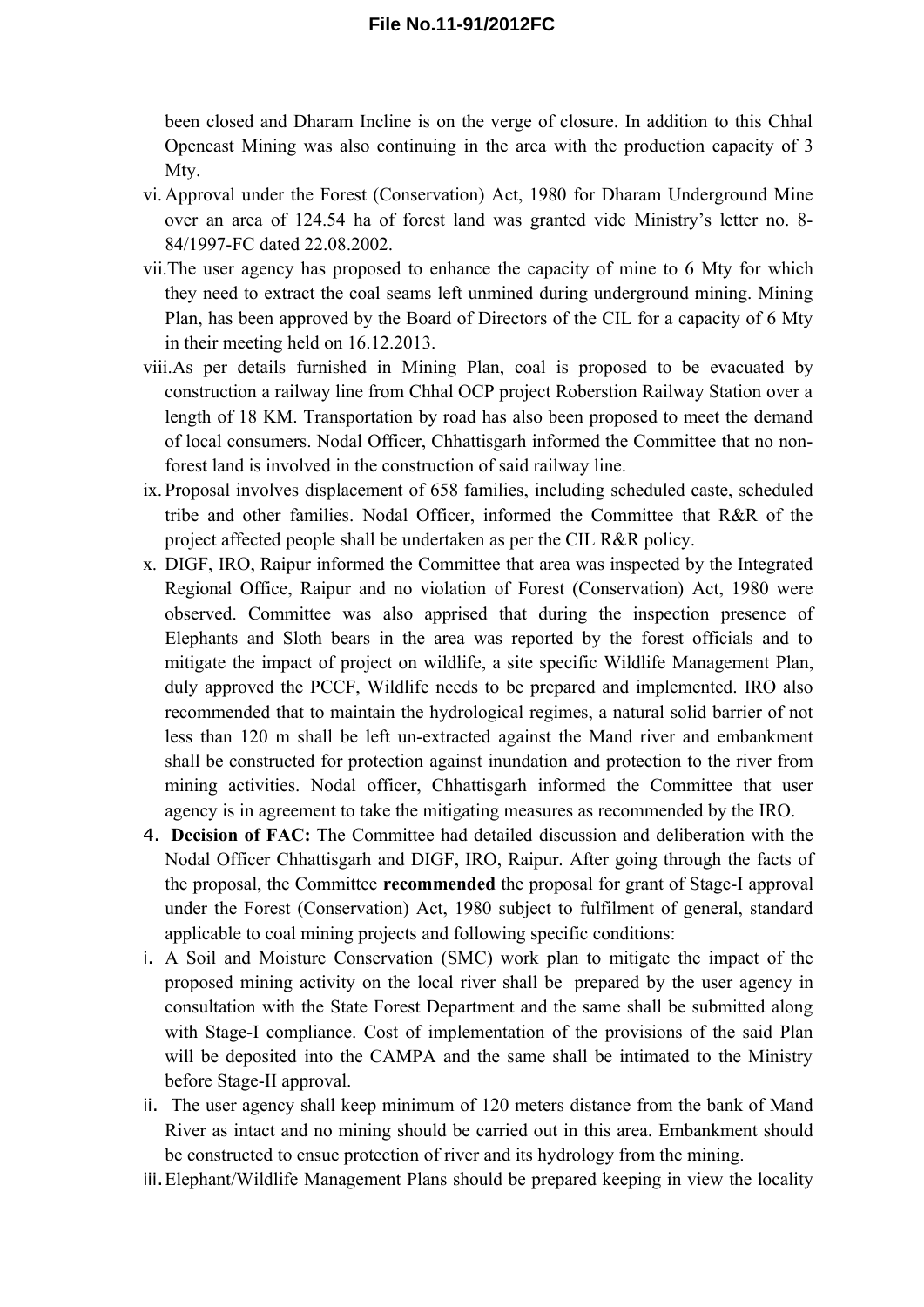factors, occurrence of wildlife, management interventions required for areas. State Government may also get the Plan verified by the Project Elephant Divison of the Ministry. Cost of implementation of the Plan so finalized shall be deposited into State CAMPA and detail of the same along with approved Plan shall be submitted to the Ministry before Stage-II approval.

- iv.Proposal involves displacement from non-forest land. A copy of approved R&R plan, prepared in consonance with the R&R policy of the State, shall be submitted along with the compliance of Stage-I approval.
- v. The user agency shall prepare and submit a consolidated Reclamation Plan of the areas mined out completely which are not required for future mining and areas to be reclaimed in future in consonance with the Progressive Mine Closure Plan and detail of the same shall be submitted along with compliance of Stage-I approval.

#### **Agenda No. 2**

#### **F. No. 8-62/2018-FC**

**Sub: Proposal for non-forestry use of 126.72 ha (84.35 ha PF and 42.37 ha Jungle Jhari) of forest land for KDH Open Cast Mine in favour of M/s Central Coalfields Limited (CCL) in Ranchi District, Jharkhand.**

- 1. The above subject agenda item was considered by FAC in its meeting held on 13.06.2022. The corresponding agenda note may be seen at www.parivesh.nic.in. Nodal Officer (FCA), Jharkhand also attended the meeting through video conference.
- 2. During the meeting, all the facts and background of the proposal, along with examination of the proposal in the DSS were presented and explained by the Member Secretary before the FAC for their examination and analysis. Committee was also apprised of the relevant provisions under other Acts & Rules relevant to the proposal and their significance.
- 3. FAC after through deliberation and discussion observed that:
- i. Proposal was earlier considered by the FAC in its meeting held on 31.07.2019 wherein, FAC desired additional information from the State viz. revisiting the suitability of CA area, no religious or archaeological importance of CA area, status of safety zone, revision of cost benefit analysis, details of approval obtained under FC Act, 1980, detail of NPV, comprehensive proposal for the entire forest area etc. It was also desired clarification from the M/o Mines as well as from the State Government on the provisions of Coal Bearing Act (Acquisition and Development) Act, 1957 visà-vis applicability of Forest (Conservation) Act, 1990 specially with respect of period of lease and legal procedure to restore back the reclaimed forest land.
- ii. FAC in its meeting dated 31.07.2019 also desired that area may also be inspected by the IRO to ascertain the factual position on the ground specially with regards apparent violation of Forest (Conservation) Act, 1980 emerged during the deliberations.
- iii.The State Government vide letter dated 22.04.2022 submitted replies to the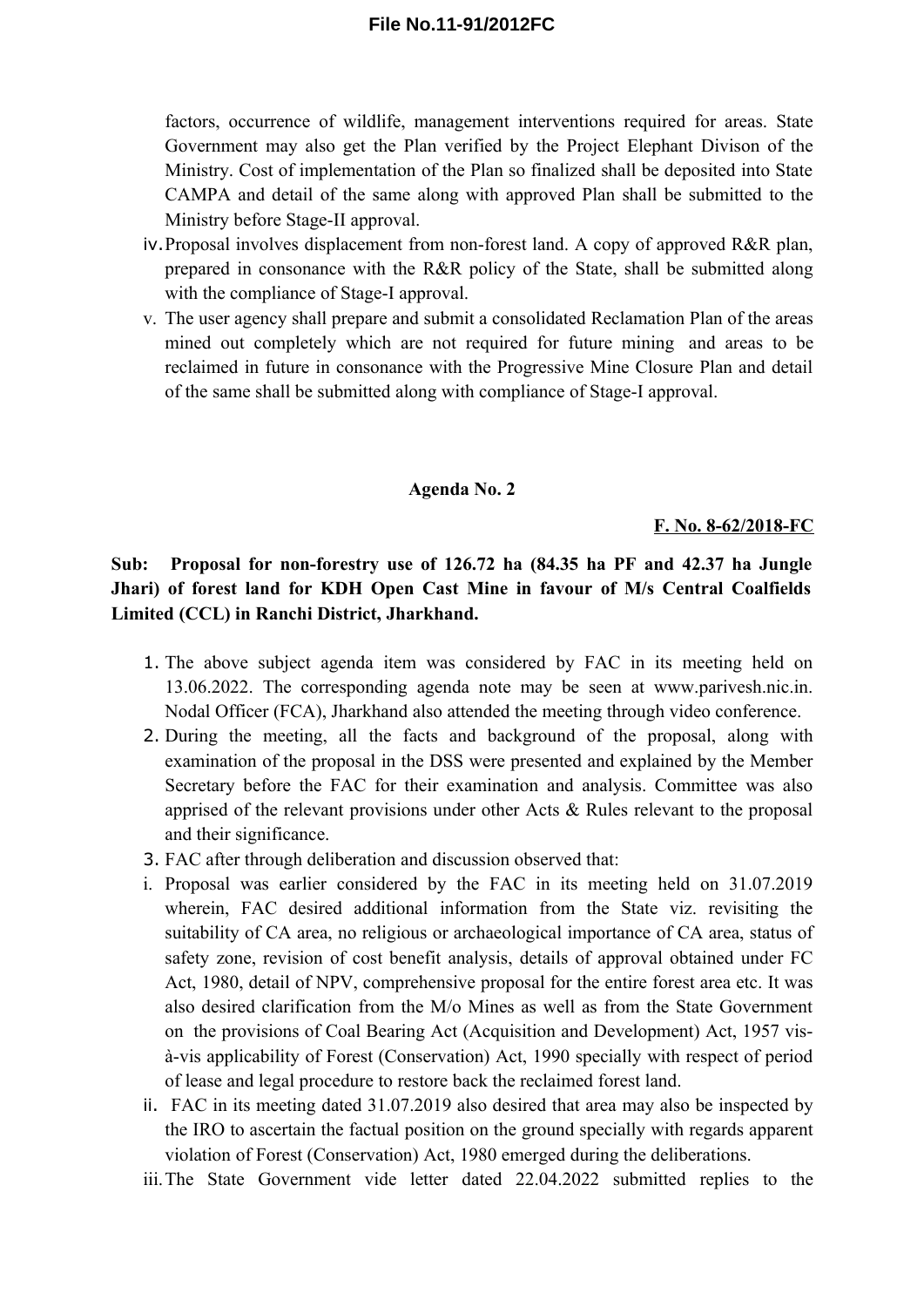observation of FAC. Nodal Officer, Jharkhand informed the Committee that all observations of the Committee have been replied by the State and CA area has been changed and new sites have been identified which are suitable for afforestation and free from encumbrances. However, encroachment is there over an area of 6.03 acres which will be vacated.

- iv.The Committee was also apprised that State Government in its reply has mentioned that as per the provisions of the CBA Act 1957, the area acquired under the Act are vested with the Central Government i.e. Central Government becomes lessee to the State and lease in such areas is perpetual i.e. there is no requirement of renewal of lease like conventional coal mining leases granted in the MMDR Act, 1957.
- v. IRO, Ranchi apprised the Committee that unauthorized non-forestry activity over an area of 10.51 ha of forest land within the area of 126.72 ha applied for diversion under the extant proposal was observed during the inspection. IRO further informed that permission for working in the portion of forest land of 8.45 ha has also granted by DFO, Ranchi citing the justification to control the ragging fire in the mine. It is also mentioned by the IRO that user agency has also applied for permission of additional area of 4 ha in the office of the DFO to extinguish the ragging fire in the lease.
- vi.Committee opined that allowing non-forestry use of forest without prior approval of Central Government amounts to violation of Forest (Conservation) Act, 1980. However, in view of justification cited by the State, the matter needs in-depth examination by the concerned authorities in the State in consultation with the IRO, Ranchi.
- 5. **Decision of FAC:** The Committee had detailed discussion and deliberation with the Nodal Officer, Jharkhand and IRO, Ranchi. After going through the facts of the proposal, the Committee decided to **defer** the proposal to obtain the following information:
- i. The State Government, after scrutiny of the relevant provisions of laws, will ascertain and inform the applicability of Forest (Conservation) Act, 1980 on the forestland acquired under CBA Act 1957, which has already been broken and still under the possession of the user agency i.e. still constituting the part of the project of the user agency.
- ii. The IRO, Ranchi will carry out an in-depth examination of the issues related to unauthorized use of forestland allowed by the DFO concerned citing the justification of controlling the raging fires in the mining lease of user agency and a report on the same supported with documentary evidences shall be submitted to the Ministry. IRO will coordinate with the concerned authorities in the State for carrying out an in-depth examination of the matter.
- iii.The State Government will re-visit the suitability of CA land specially in view of encroachment reported over an area of 6.03 acres.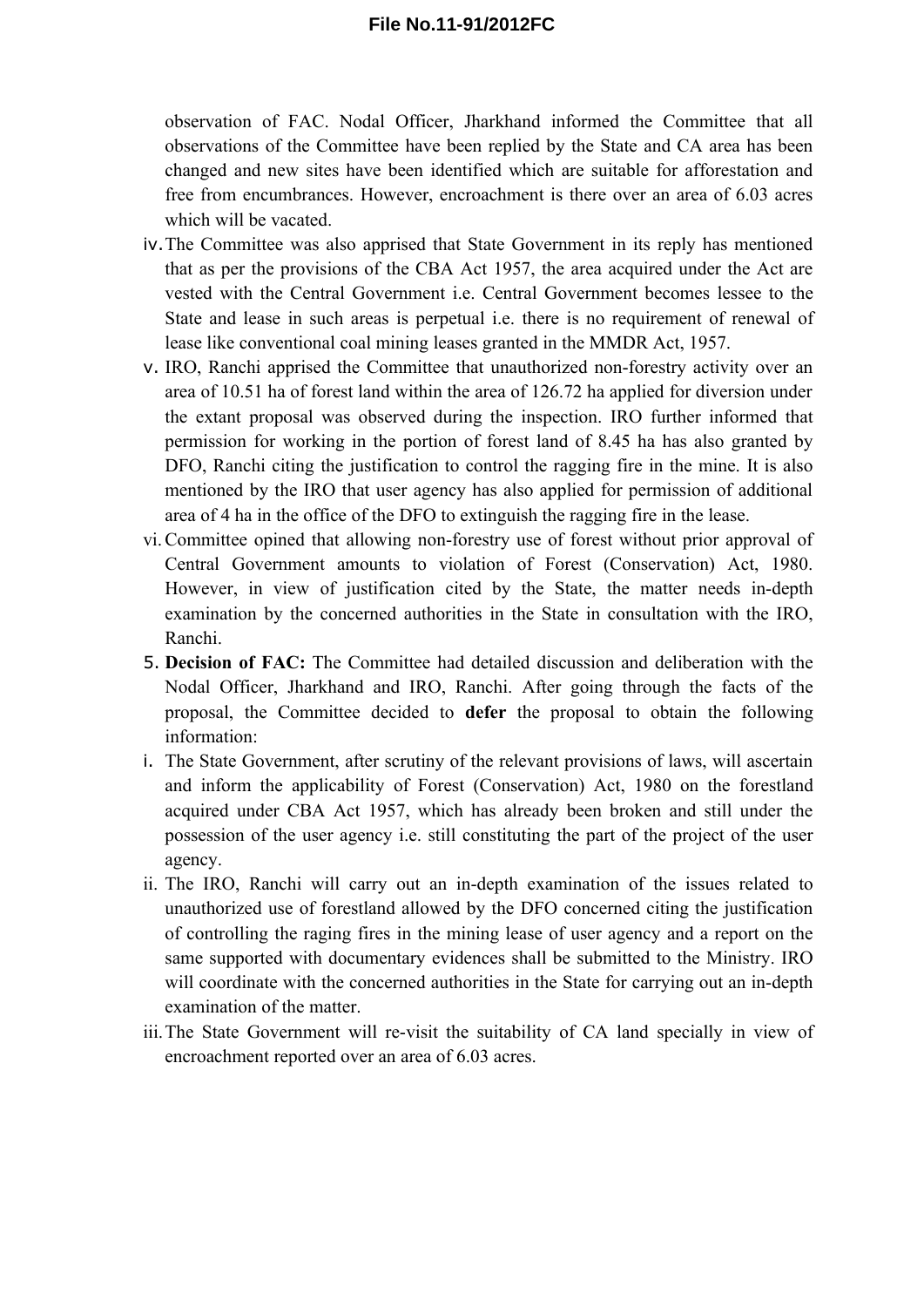### **Agenda No. 3**

### **F. No. 8-29/2021-FC**

**Sub: Proposal for diversion of 160.4 ha. of forest land in Sy. No.138 and 146 of Karlakatti Village, Sy. No.128,129 and 130 of Chakrageri Village and Sy. No.3 and 4 of Kagihal Village, Savadatti (Saundatti) Taluk, Belagavi District (Ghataprabha Division Gokak) for construction of Standalone Pumped Storage Component of Saundatti Integrated Renewable Energy Project (IREP) in favour of the M/s. Greenko Solar Energy Private Limited, Bengaluru, Karnataka State (Online Proposal No.FP/KA/HYD/ 37723/2018).**

1. The above stated agenda item was considered by FAC in its meeting held on 13.06.2022. The details of the proposal may be seen at www.parivesh.nic.in.

2. During the meeting, all the facts and background of the proposal, along with analysis of the proposal in the DSS were presented and explained before the FAC for their examination and deliberation.

3. The above stated agenda item was considered in the FAC meetings held on 27.01.2022 and 31.03.2022.

4. In the FAC held on 27.01.2022 this proposal was deferred seeking the below mentioned information: -

- i. User Agency to submit R&R plan for displaced people from the site.
- ii. User Agency to take NOC from Renuka Sagar Dam Authority and other related departments.
- iii.State Government to identify DFL for Compensatory Afforestation.

The MoM of FAC held on 27.01.2022 may be seen at www.parivesh.nic.in.

5. The above mentioned informations were sought from the State Govt. vide this Ministry's letter dt 24.02.2022. The State govt. vide letter dt 10.03.2022 submitted the information in response to this Ministry's letter dt 24.02.2022.

6. Accordingly the proposal was once again discussed in the FAC meeting held on 31.03.2022. The FAC again deferred the proposal seeking following details.

- i. User Agency to submit NOC from Renuka Sagar Dam Authority and other related departments.
- ii. State Government to submit regarding the reclamation measures to be taken with respect to an area of 0.44 sq kms of catchment of waterfall overlapping with the area proposed for upper reservoir of the project.
- iii.State Government to get a study done for reservoir about the impact on Aquatic faunal species of the reservoir due to the project.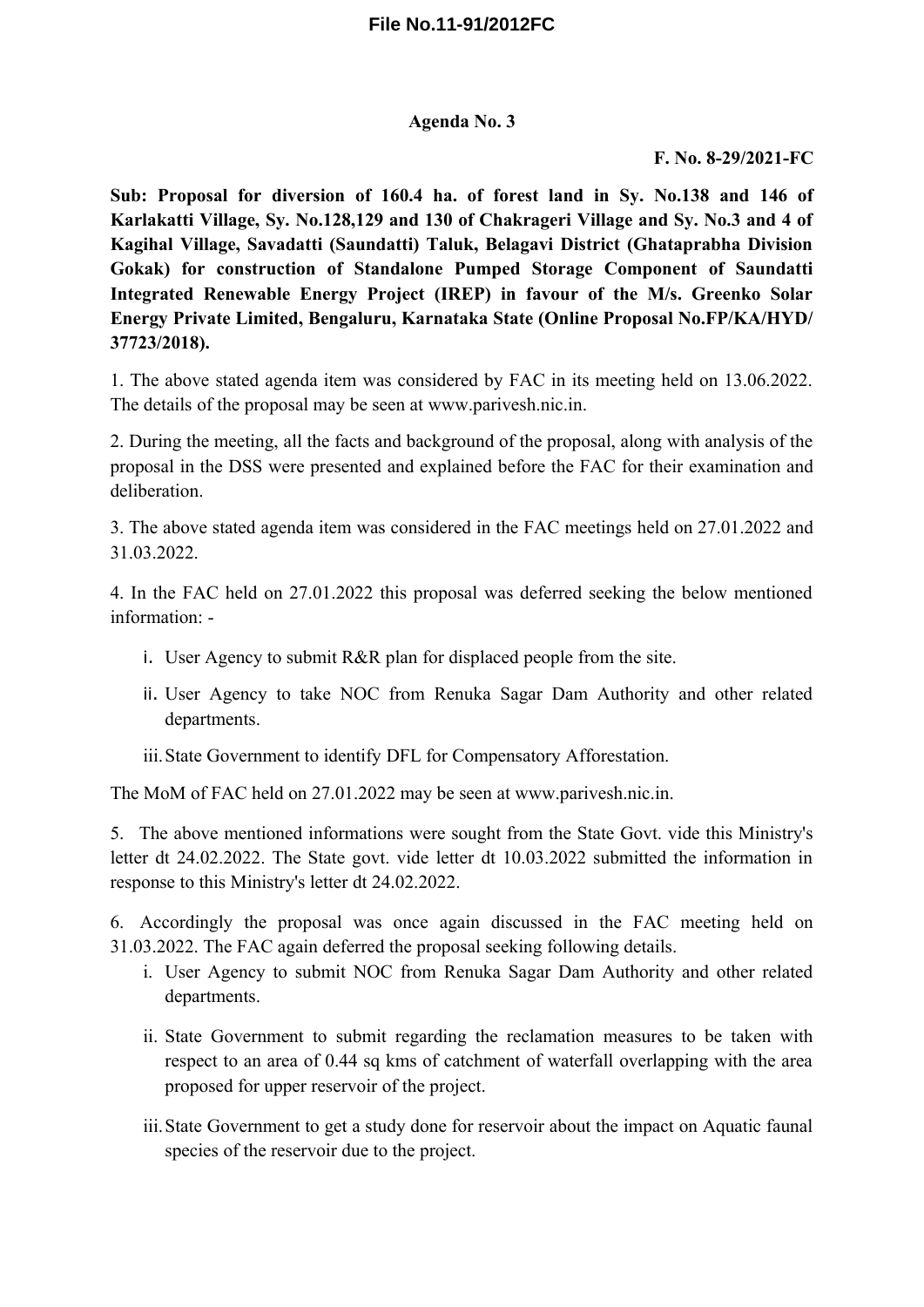iv.IRO, Bangalore to visit all sites selected for CA and give clear-cut recommendations about the suitability of the area for plantation.

The MoM of the FAC held on 31.03.2022 may be seen **at** www.parivesh.nic.in.

7. The above observations were communicated to the State Govt. vide this Ministry's letter dated 08.04.2022 as well as the IRO, Bangalore was requested to carry out the Site inspection of identified CA land and submit its report.

8. After receiving reply from State government and the Site inspection report from IRO, Bangalore the proposal was again deliberated infront of FAC and after through deliberation and discussion observed that:

i. A fresh proposal was submitted by the Government of Karnataka, on 17-11-2021 to obtain prior approval of the Central Government, under Section-2 of the Forest (Conservation) Act, 1980.

ii. DFO, CCF, PCCF/Nodal officer, State Government and IRO has recommended the project with certain conditions.

iii. The user agency has submitted NOC from Renuka Sagar Dam Authority and other related departments.

iv. With respect to reclamation measures to be taken with respect to an area of 0.44 sq. kms of catchment of waterfall overlapping with the area proposed for upper reservoir of the project., the user agency has prepared Catchment area treatment plan. The Deputy Conservator of Forests, Ghataprabha Division, Gokak has recommended for acceptance of the reclamation measures plan as prepared by the User Agency.

v.The State Government vide their letter dated 05.05.2022 has requested the Director General, Environmental Management and Policy Research Institute (EMPRI) to get a study done for reservoir about the impact on Aquatic faunal species of the reservoir due to the project. In response, EMPRI vide letter dated 07.05.2022 has agreed to take up the study regarding the impact on aquatic faunal species of the reservoir. Further it was submitted that the report will be submitted to Government of India before according (Stage-II) approval.

vi.Meanwhile the user agency has got a study done by Environmental Health and safety Consultants Pvt Ltd Bangalore on impact of the projects on Aquatic faunal species of Renuka Sagar reservoir and submitted the report to PCCF & Nodal (FCA), Govt. of Karnataka.

vii.The Regional officer, IRO Bangalore has carried out the site inspection of identified CA land on 18.04.2022 and has recommended that the CA can be carried out in these proposed 3 blocks only when the following conditions are met with by the State Government: -

a) A joint survey of all the proposed 5 survey numbers for CA plantation be carried out with the help of Revenue & Forest Department in presence of the legal stakeholders to finalize the net area of the plantation free from all encumbrances. Illegal encroachments, if any, identified after the joint demarcation should be evicted as per the laws in force.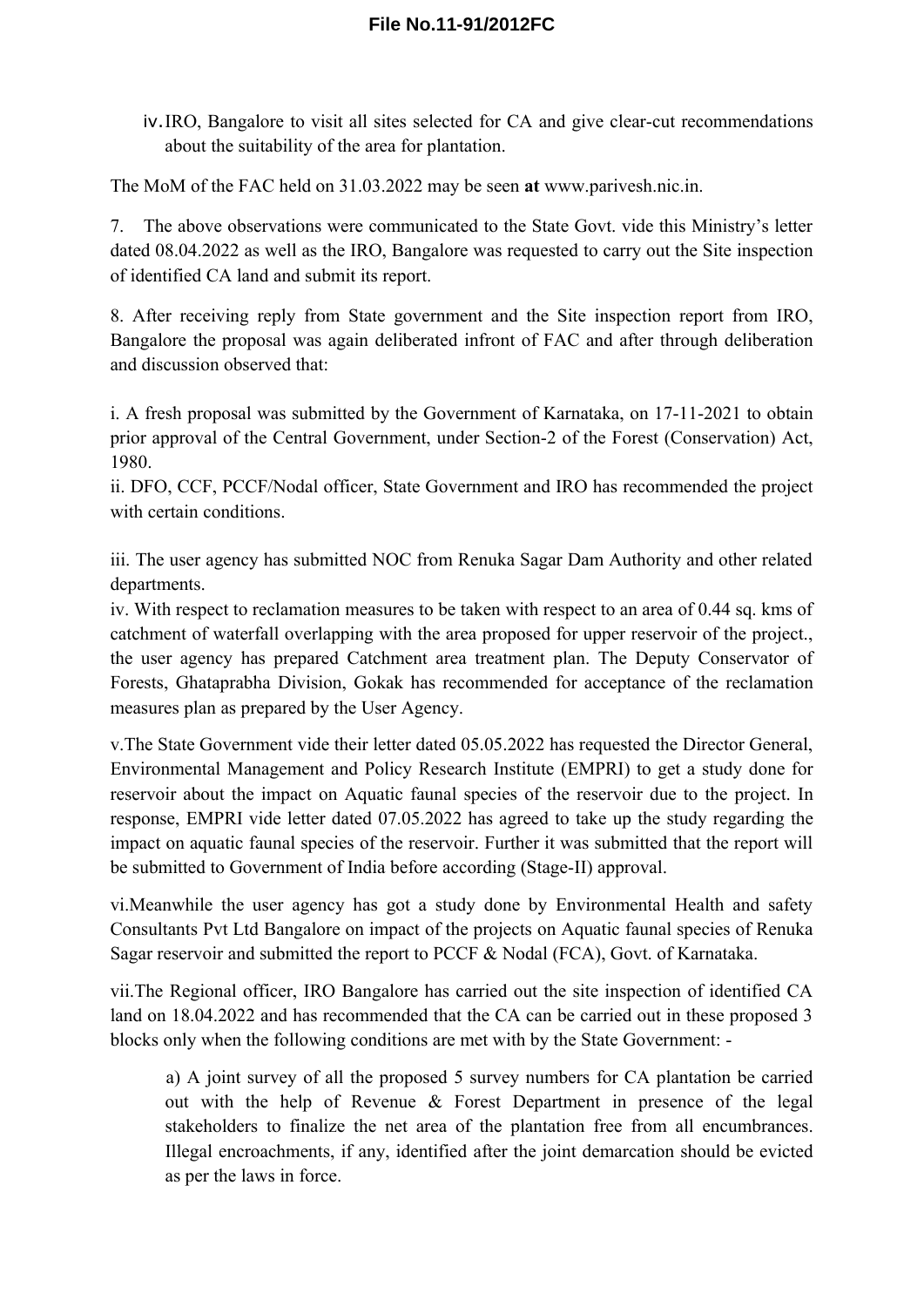b) The proposed CA land, as identified by the State Forest Department should be notified as either PF or RF by the State Government.

c) Planting of tall plants, watering and fencing to the plantation shall be carried out to protect the plantation in future from various biotic pressure including possible illegal encroachments. The maintenance of the plantation should be done accordingly as per the model approved by the State Government.

d) Existing natural regeneration of local species should be encouraged by way of singling and promoting the growth of promising shoots.

**9. Decision of FAC:-** After thorough deliberations and discussions with the Nodal Officer (FCA), Government of Karnataka and IRO Bangalore the FAC **recommended** the Proposal for diversion of 160.4 ha. of forest land in Sy. No.138 and 146 of Karlakatti Village, Sy. No.128,129 and 130 of Chakrageri Village and Sy. No.3 and 4 of Kagihal Village, Savadatti (Saundatti) Taluk, Belagavi District (Ghataprabha Division Gokak) for construction of Standalone Pumped Storage Component of Saundatti Integrated Renewable Energy Project (IREP) in favour of the M/s. Greenko Solar Energy Private Limited, Bengaluru, Karnatakawith General, Standard with following specific conditions:

- i. The State Government is requested to submit the Study report about the impact on Aquatic faunal species of the reservoir due to the project before the grant of Stage-II approval.
- ii. A joint survey of all the proposed 5 survey numbers for CA plantation be carried out with the help of Revenue & Forest Department in presence of the legal stakeholders to finalize the net area of the plantation free from all encumbrances. Illegal encroachments, if any, identified after the joint demarcation should be evicted as per the laws in force.
- iii.The proposed CA land (both NFL and DFL), as identified by the State Forest Department should be notified as either PF or RF by the State Government prior to Stage-II approval.
- iv. Planting of tall plants, watering and fencing to the plantation shall be carried out to protect the plantation in future from various biotic pressure including possible illegal encroachments. The maintenance of the plantation should be done accordingly as per the model approved by the State Government.
- v. Existing natural regeneration of local species should be encouraged by way of singling and promoting the growth of promising shoots.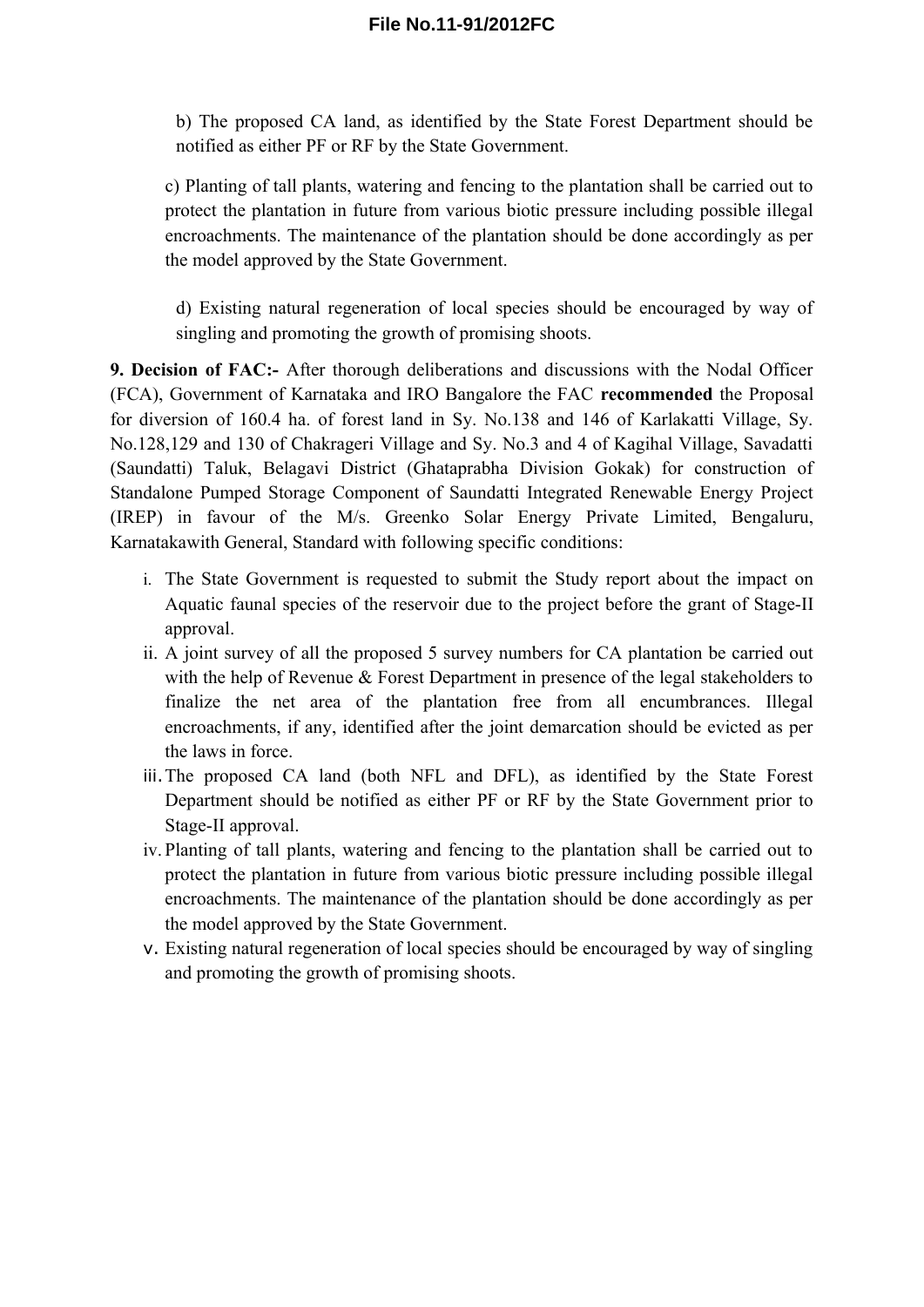### **Agenda No. 4**

### **File No: 8-33/2021-FC**

**Subject: Diversion of 150.098 ha Forest land including 61.656 ha forest land in Forest Compartment No. RF-710, PF-730 A & PF-730 B of Parasiya Range of West Chhindwara Forest Division and 88.442 ha Revenue forest land under various Khasra's for Brahampuri Open Cast & underground Coal Mining Project in favour of M/s Birla Corporation Limited under Chhindwara District of Madhya Pradesh State (Online No. FP/MP/MIN/51637/2020) - regarding.**

- 1. The above stated agenda item was considered by FAC in its meeting on 13.06.2022. The corresponding details of the agenda may be seen at www.parivesh.nic.in.
- 2. During the meeting, all the factual details along with examination of the proposal in the DSS were presented before the FAC which after thorough deliberation and discussion observed that:
- i. The Addl. Principal Chief Conservator of Forests (Land Management) and Nodal Officer under Forest (Conservation) Act, 1980, Government of Madhya Pradesh, vide their letter No. F-1/830/2021/10-11/4241 dated 20.12.2021 forwarded a fresh proposal on the above cited subject to obtain prior approval of the Central Government, in terms of the Section-2 of the Forest (Conservation) Act, 1980.
- ii. The Integrated Regional Office, Bhopal vide their letter dated 04.05.2022 had submitted the Site Inspection Report of the instant proposal along with the recommendation of DDG, IRO, Bhopal.
- iii.Out of the total proposed area of 150.098 ha, an area of 146.407 ha is proposed for underground mining and the remaining 3.691 ha is proposed for surface rights.
- iv.In the proposed diversion for Brahampuri Coal Mining Project, the Compensatory Afforestation has been proposed on 4.00 ha of non-forest land because out of total forest area of 150.098 ha, only 3.691 ha forest land will be used for surface rights.
- v. As per DSS analysis, Out of total 151 ha (as per DSS) forest area of instant project, 16 ha of land is characterized with Moderately Dense Forest, 65 ha. of land as Open forest and 70 ha. of land as Non Forest or Non-wooded (land devoid of tree cover) in terms of forest classes (as per the ISFR 2019) based on the interpretation of satellite data period 2017- 2018.
- vi.Site Inspecting Officer from IRO, Bhopal in its site inspection report has mentioned that during the visit, houses and road have been observed in the mining lease area. As per the representatives of forest department, houses are not within forest boundary. A copy of undertaking by the User Agency that the houses present will not be impacted due to underground mining activities has also been submitted.
- vii.Site Inspecting Officer from IRO, Bhopal in his site inspection report has mentioned that Cost Benefit Ratio as per online proposal is 1:371 whereas in the hard copy of proposal the same is 1:728.
- viii.The detail of Muck to be generated and the plan for disposal has not been given.
- ix.The mining plan has been prepared in the year 2008 and Subsidence Prediction Report in the year 2013 for M/s Pushp Steels & Mining (P) Ltd., therefore the relevance and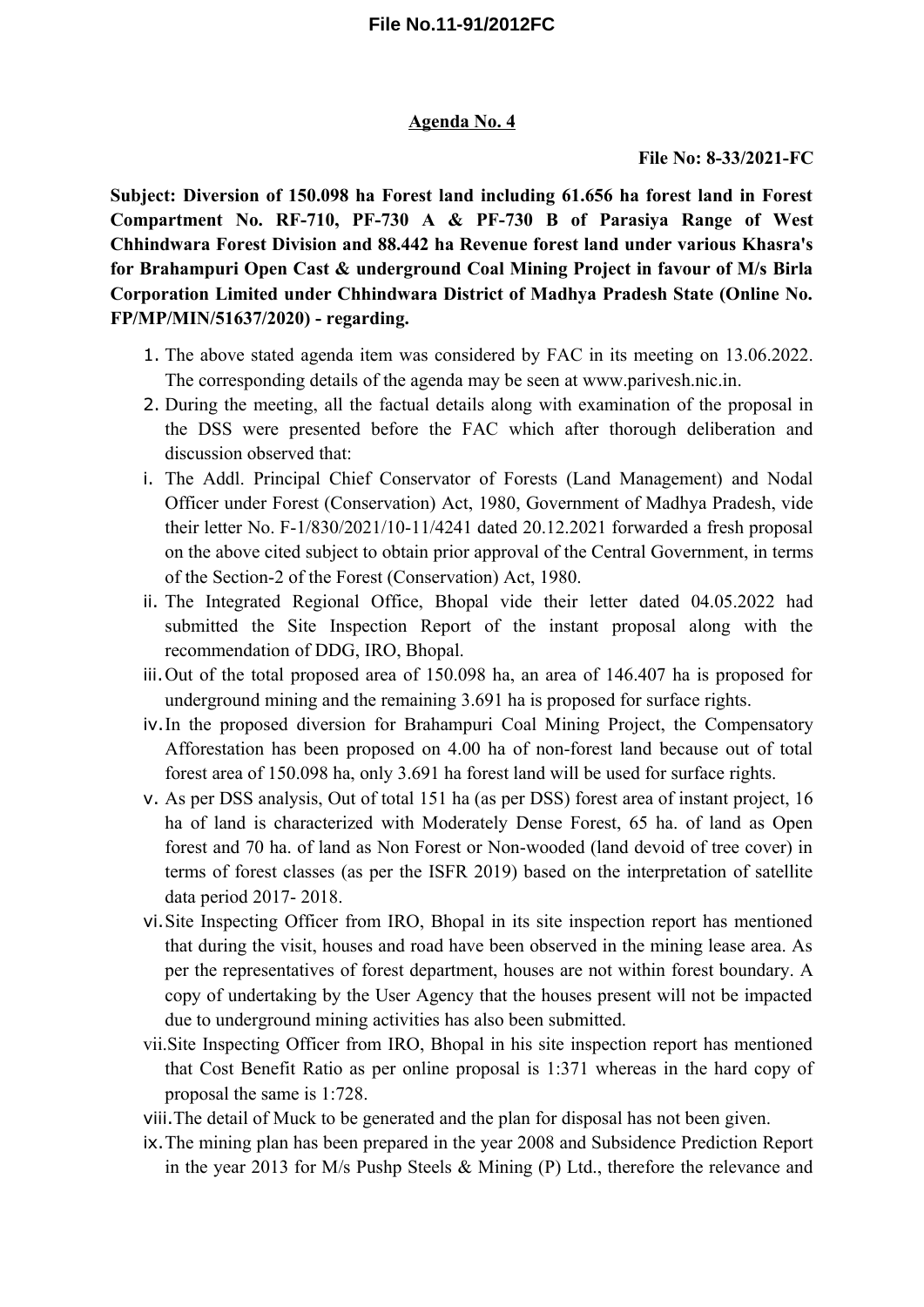the validity of the Mining plan after a gap of 14 years and now in favour of present user agency is required to be ascertained. Moreover, the extent of forest land involved as per the mining plan is also not clear.

x. The present proposal is for underground mining, however it is not clear whether the user agency intends to use the same for open cast mining in the future or not.

## **3. Decision of FAC:**

After detailed discussion with the Nodal Officer (FCA), Government of Madhya Pradesh the FAC **deferred** the proposal with following observations:

- i. The User Agency shall submit an undertaking that in future the proposed forest land shall not be sought for open cast mining purpose.
- ii. The detail of Muck to be generated during the mining and the plan for its disposal shall be submitted.
- iii.The mining plan has been prepared in the year 2008 and Subsidence Prediction Report in the year 2013 for M/s Pushp Steels & Mining (P) Ltd., therefore the relevance and the validity of the Mining plan and Subsidence Prediction Report after such a long gap and now in favour of present user agency is required to be ascertained by the State Government.
- iv.The extent of forest land involved as per the mining plan shall also be ascertained by the State Govt.
- v. The variation in the Cost Benefit Ratio as submitted in the online proposal and that in the hard copy of the proposal as pointed out in the Site Inspection report of IRO Bhopal needs clarification and correct Cost Benefit Analysis Ratio shall be submitted.

## **Agenda No. 5**

## **File No. 8-08/2021-FC**

**Subject: Diversion of 631.39 ha (instead of 622.783 ha) forest land of Survey No. RF-276, 281 & PF -277, 278, 279, Village- Muhair and Padri, Range Baidhan in Singrouli Forest Division for Block-B Expansion Opencast Coal Mining in favour of M/s Northern Coalfield Limited in Singrauli District of Madhya Pradesh (Online No. FP/MP/MIN/44294/2020) - reg.**

1.The above stated agenda item was considered by FAC in its meeting on 13.06.2022. The corresponding details of the agenda may be seen at www.parivesh.nic.in.

2. During the meeting, all the facts and background of the proposal, along with examination of the proposal in the DSS were presented and explained by Member Secretary before the FAC for their examination and analysis.

3.The Nodal Officer (FCA), Government of Madhya Pradesh attended the meeting in person and DDG (Central), IRO, Bhopal attended the meeting through video conference. They had participated in the deliberation.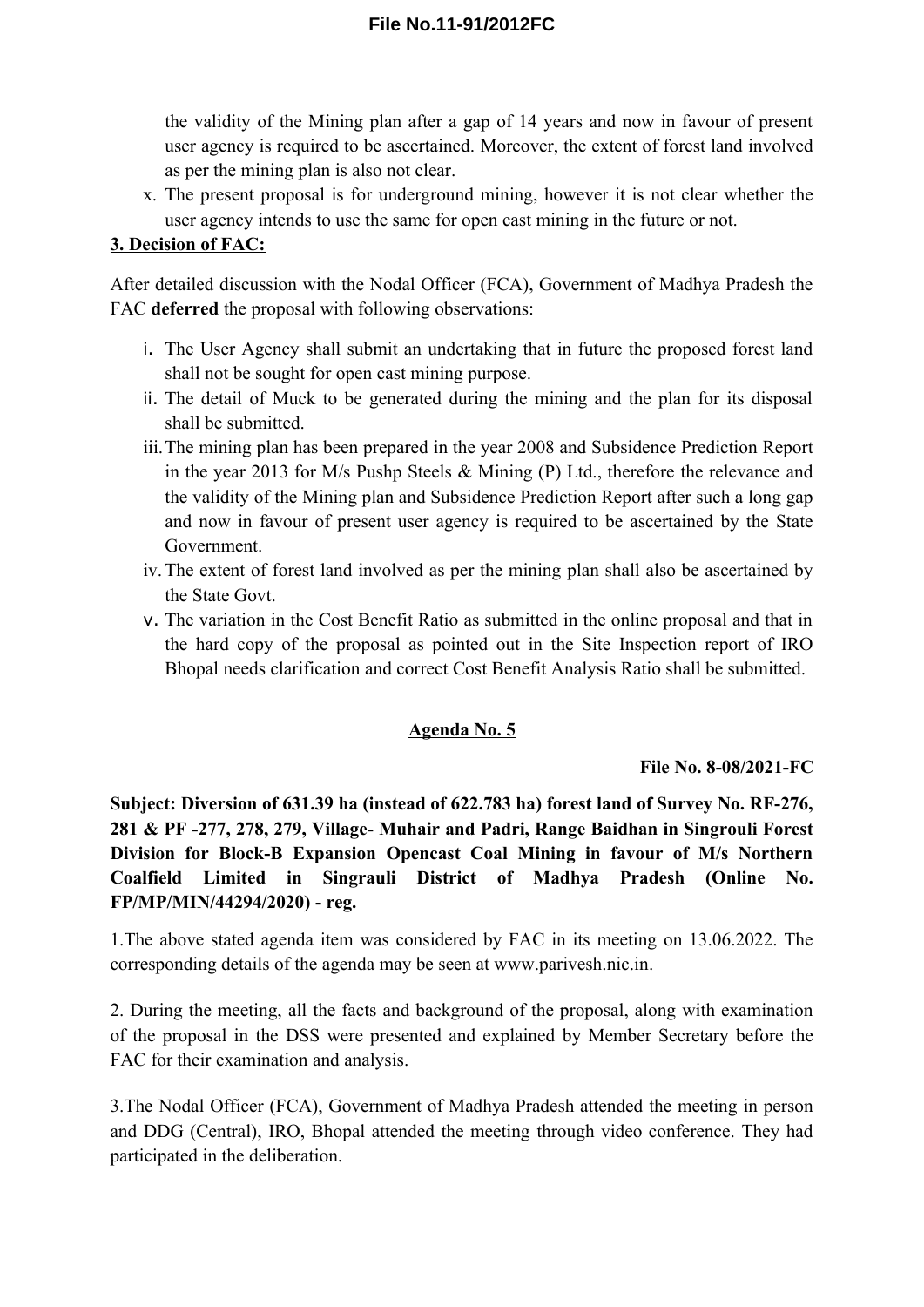4.While deliberating on the proposal, FAC observed that:

- i. The above-mentioned proposal was discussed by the Forest Advisory Committee in its meeting held on 21.02.2022 wherein the FAC deferred the proposal and decided that:
- a. The State Government shall explore more options on non-forest land/existing voids created by mining activities for dumping.
- b. The State Govt. shall verify and intimate, whether the voids created in Old Gorbi Mine are in forest land or otherwise. In case the same are in forest land, the status of permission for dumping fly ash under the provisions of FCA, 1980 shall be intimated. The status of Environmental Clearance under Environment Protection Act, 1986 shall also be intimated.
- c. The capacity of the voids created by the Old Gorbi Mine and the capacity still to be utilised shall be verified. The State govt. shall also explore the possibility of using the said void together with NTPC. In this regard the use of modern technology like conveyor belts can also be made for reducing the transportation through Trucks/dumpers.
- d. In case the rehabilitation process from non-forest land in adjoining area is not cost effective, then the State Government shall explore other nearby Non-forest areas in this regard. The possibility of transportation through the conveyor belts may also be explored.
- ii. The Ministry vide letter no. 8-08/2021-FC dated 08.03.2022 requested the State Government to take appropriate action as per recommendation of FAC.
- iii.In this reference, the Government of Madhya Pradesh vide their letter F1/823/2021/10- 11/1408 dated 21.04.2022 submitted the information.
- iv.The State Govt. has informed that NCL's old Gorbi Mine has created three (03) pits with an area of 28 ha, 8 ha and 40 ha respectively. Out of these three pits, the 40 ha pit is being used by NTPC to dump fly ash produced from their thermal power station as per the orders of Hon'ble NGT. The other two (02) pits of 28 ha and 8 ha can accommodate about 17 million cubic meters of overburden which will approximately be just 3% of the total overburden from the B-block.
- v. Further, non-forest land is available for the overburden dump in the vicinity, however acquisition of the NFL is not financially viable as the human population of the area is more than 12000 which will involve R&R measures.
- vi.Now the user agency has proposed to reduce the overburden dump area from 559.416 ha to 253.993 ha. It has been further mentioned that the number of trees will also be reduced to one lakh approximately.
- vii.The Nodal Officer (FCA), Government of Madhya Pradesh informed that if this option is considered, then along with the compensatory afforestation on double degraded forest area, the user agency can transfer the 429.10 hectare non-forest area which is presently being used for external dumping to the forest department and the same can be notified as a forest.
- viii. During the discussion FAC observed that still a huge chunk of forest land i.e. 253.993 ha is proposed for diversion for overburden dump and the number of trees required to be felled is very high. Further, financial viability cannot be the criterion for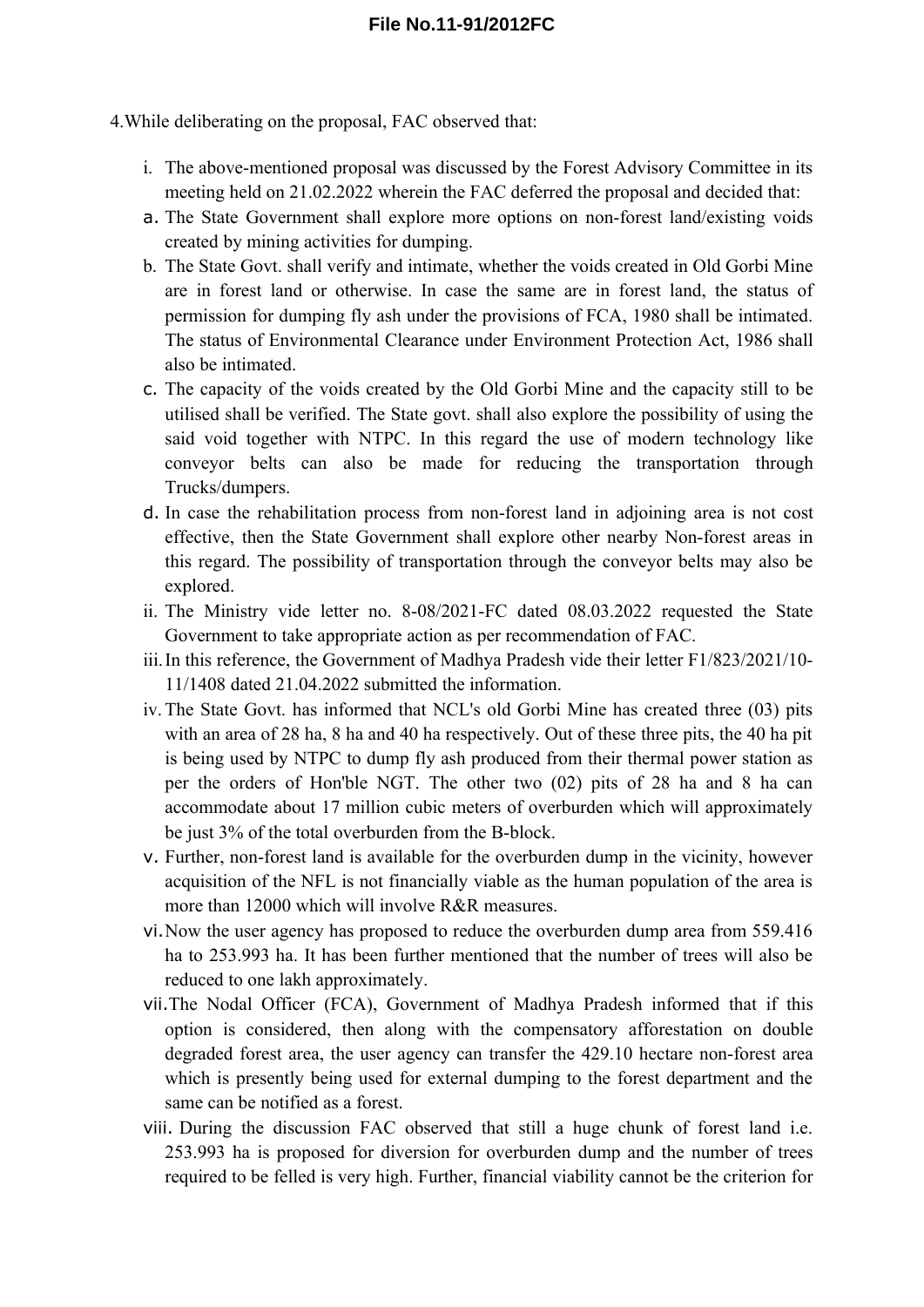using forest land when non-forest land is available for dumping in the vicinity of the mining lease.

**5. Decision of FAC:** The FAC after thorough deliberation and discussion observed that the proposal in its present form is not site specific as more than 78% of the reserve forest area which involves about 210164 trees is proposed for dumping the overburden, which can be done over non-forest land. Keeping this in view the FAC **rejected** the proposal.

### **Agenda No. 6**

#### **F. No. 8-02/2022-FC**

**Subject: Proposal for diversion of 63.441 ha Reserved forest land for construction of National Institute of Technology under the Aizawl District of Mizoram State (Online Proposal No FP/MZ/SCH/148602/2021.**

1. The above stated agenda item was deliberated by FAC in its meeting held on 13.06.2022. The details of the proposal may be seen at www.parivesh.nic.in.

2. During the meeting, all the facts and background of the proposal, along with analysis of the proposal in the DSS were presented and explained before the FAC for their examination and deliberation.

3. FAC after through deliberation and discussion observed that:

i. Govt. of Mizoram uploaded the above subject proposal on PARIVESH portal on 03.02.2022 for seeking prior approval under section 2(ii) of Forest(Conservation) Act, 1980.

ii. On scrutiny of the proposal, certain shortcomings were noticed and the same was communicated to Govt. of Mizoram vide Ministry's letter dated 17.02.2022. The reply uploaded by State Govt. was without enclosures. Therefore, Govt. of Mizoram was reminded on 12.04.2022 to furnish the complete reply of EDS raised on 17.02.2022 for further action.

iii. The Government of Mizoram vide their letter No.G.20015/61/2018-FST dated 29.04.2022 submitted the complete information's /documents to this Ministry.

iv. The forest area proposed for diversion is highly prone to erosion and has density of 0.2 and a total of 14222 trees has to be felled.

v. The area does not form part of National park, Wildlife Sanctuary, Biosphere Reserve, Tiger Reserve, Elephant Corridor, etc.

vi. It was observed that the violation has been done since last 2 years within 63.441 ha of Tlawng Riverine Reserve forest. Felling of 3070 trees and encroachment inside the proposed forest land for diversion without obtaining prior approval from the Competent Authority is already noticed.

vii. EF&CC department, Govt. of Mizoram intervened and all works were immediately stopped and the User Agency was further informed to obtain Forest Clearance from the Competent Authority under the Forest (Conservation) Act, 1980.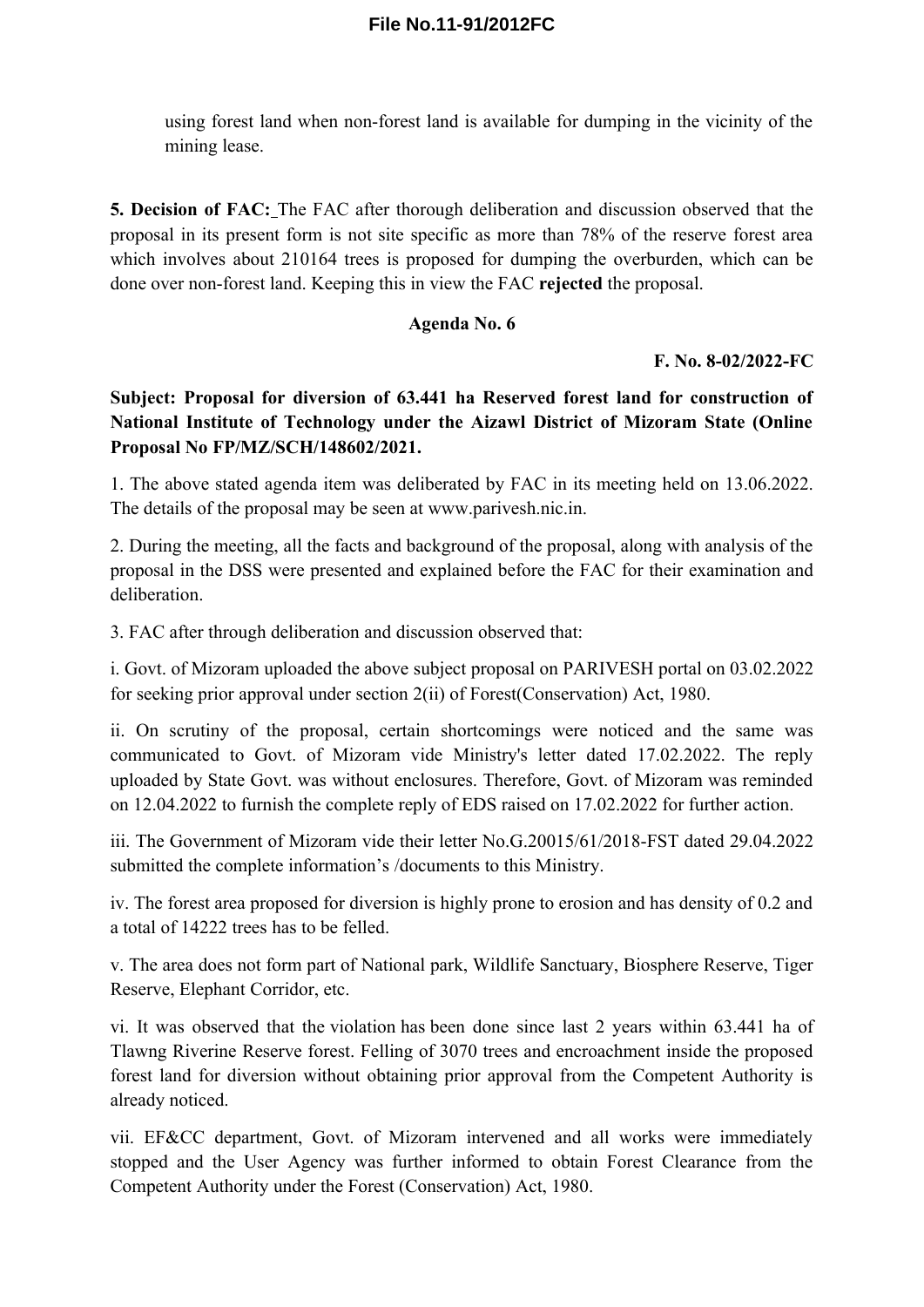viii. The State Govt. has furnished the copies of the letters dated 10.04.2013, 31.07.2014, 27.10.2016 and 29.08.2017 written to user agency in connection with encroachment, violation of FC Act, 1980.

ix. Further DFO vide Memo dated 31.08.2017 issued a Stay Order Notice to stop all forms of encroachment on forest land and directed to refrain from further felling of trees and executing of other illicit activities within the said forest land.

x. Since the proposed activity is a non-site specific therefore the State govt. was request for the justification of the proposal. In this regard it was informed that: -

- a. Three sites were identified by the Govt. of Mizoram at Lengpui, Thenzawl and Sialsuk. The Technical Evaluation of the 3 sites was submitted by the Prof. S.S. Gokhale, Mentor Director, NIT Mizoram vide letter dated 03.09.2011. The Technical evaluation report identified that Lengpui was acceptable, Thenzawl was far away from Airport, city and proposed railway station and Sialsuk was unacceptable.
- b. Later, the department of Higher Education, Ministry of Human Resource Govt. of India constituted a Site Selection Committee vide Order dated 25.11.2011. The Committee found the land at Tenzawl was far away from the capital city Aizawl (108 kms) and the Airport (142 kms), national highways and proposed railway station. Attracting good faculty is Mizoram is a major issue which is critical for the functioning and growth of an institute.
- c. The Site Selection Committee found Lengpui to satisfy the essential criteria for setting up an Institute of National Importance as NIT Mizoram.

xi. Regarding to CA sites it was observed that Compensatory afforestation has earlier been proposed over 127.357 ha. in three patches of Forest land located under Aizawal district of Mizoram State. On the query of Ministry that the user agency is State Govt. who is not entitled for CA in forest land, the State Govt. has revised CA area from forest land to revenue land stating that 64.25 ha revenue land has been mutated out of the land bank at Village Pa Ngena Mual for raising CA. Out of 64.25 ha Revenue land for CA , 53 ha of land is characterized with Moderately Dense Forest and 11 ha of land is Open Forest in terms of forest classes (as per the ISFR 2019) based on the interpretation of satellite data period 2017 - 2018. High resolution satellite imagery also shows very dense vegetation cover within the proposed CA land and scope of further plantation is not subsist. Moreover, the State Govt. has not provided the KML files of degraded forest land identified for the purpose of accommodating the balance number of seedlings/ plantations.

**4.Decision of FAC:** The FAC after detailed deliberation and discussions **deferred** the proposal seeking the following information:

- i. The IRO, Shillong along with Nodal Officer (FC) shall carry out site inspection of the area and submit the detailed site suitability report for selection of the current site and its site specificity.
- ii. The State government may submit the detailed Land-use plan of the total area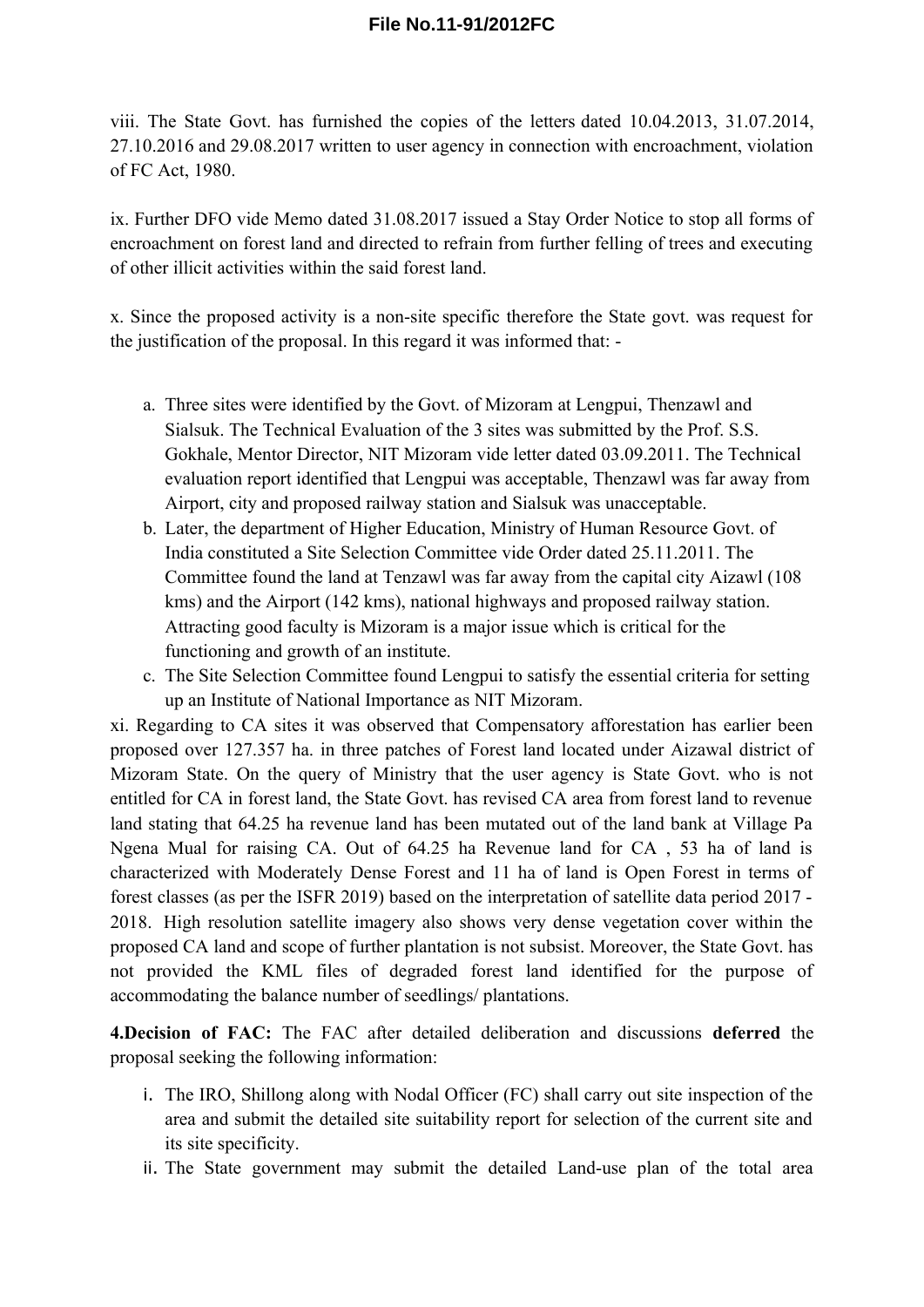proposed for diversion i.e. **63.441 ha.** 

iii.State Forest department to submit the action taken report regarding action against responsible person for the violations done under FCA 1980**.**

#### **Agenda No. 7**

#### **F. No. 8-280/1989-FC-(Vol)**

**Sub: Proposal for non-forestry use of 417.073 ha & Re-diversion (Change of Land use) of 171.774 ha forest land in respect of Integrated Lakhanpur-Belpahar-Lilari Opencast Project of Lakhanpur area in district Jharsuguda in Odisha, Mahanadi Coalfields Limited.** 

- 1. The above subject agenda item was considered by FAC in its meeting held on 13.06.2022. The corresponding agenda note may be seen at www.parivesh.nic.in. Nodal Officer (FCA), Odisha also attended the meeting through video conference
- 2. During the meeting, all the facts and background of the proposal, along with examination of the proposal in the DSS were presented and explained by the Member Secretary before the FAC for their examination and analysis. Committee was also apprised of the relevant provisions under other Acts & Rules relevant to the proposal and their significance.
- 3. FAC after through deliberation and discussion observed that:
- i. Legal status of forest land is Revenue Forest and Reserve forest land. Vegetation density of 0.4 (Eco-class) has been reported with 1,27,071 project affected trees.
- ii. Compensatory afforestation has been proposed over equivalent non-forest land. A plantation scheme for plantation of 600 trees per ha over non-forest land has been submitted while the balance trees have been proposed to be planted over degraded forest land. A scheme for planation of 166830 trees  $\omega$  400 trees per ha over degraded forestland has been submitted while plantation scheme for plantation of 250244 trees @ 600 trees/ha with requisite maintenance cost has been submitted along with proposal. DSS analysis of the areas proposed for CA, both non-forest land as well Degraded Forest Land revealed them fit for afforestation. However, committee opined that area for CA has been selected far away from the area proposed for diversion. Its manageability by the Forest Department and contiguity with the forest land needs to be ascertained to further firm up its suitability.
- iii.Proposal does not form part of any Protected Area Wildlife Sanctuary, Tiger Corridor, wildlife corridor, biosphere reserve, eco-sensitive zone. Schedule-I and II faunal species have been reported in the area.
- iv.The Committee was apprised that three operating opencast mines of Lakhanpur area viz. Lakhanpur, Belpahar and Lilari have been proposed to be integrated into one mine and planned up to the lower most workable coal seam for better conservation, safety and enhancing the capacity of the mine.
- v. Total lease area of the proposed integrated project has been reported to be 4399.246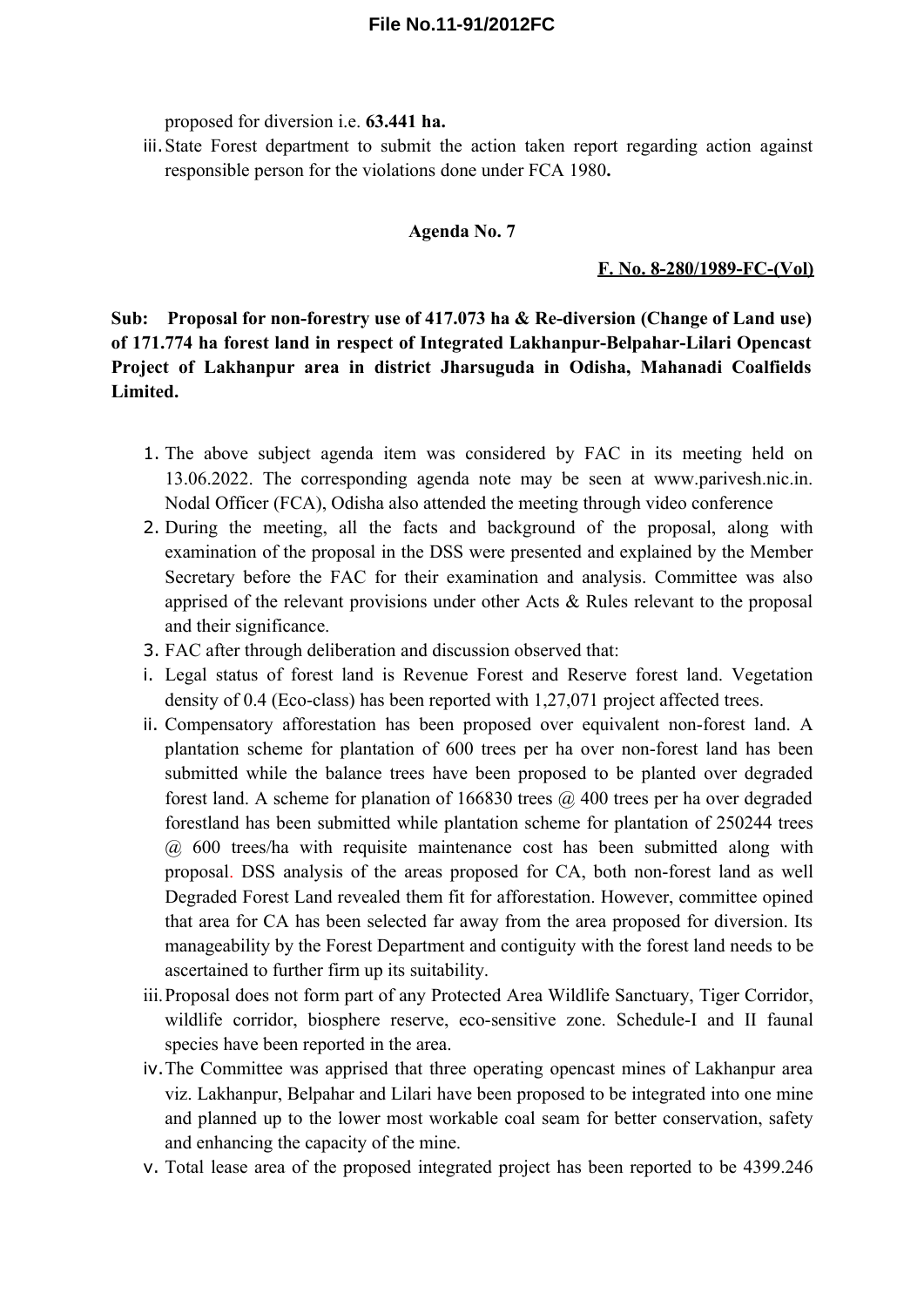ha, including 958.695 ha of forest land. Out of total forest land, approval under the Forest (Conservation) Act, 1980 has been obtained for an area of 541.622 ha of forest land.

- vi.Total area of the project has been indicated as 4742.877 ha, including 996.388 ha of forest land. It is mentioned that an area of 343.631 ha, including 37.693 ha of forest land, falls outside the lease area and has according been dropped from the integrated project and net area demanded for integrated project is 4399.426 ha. The committee opined that end use of 343.631 ha of area proposed to be falling outside the lease (integrated project area) needs to be informed by the State. In case the said area is no longer required for the project, the same may be reclaimed and handed over back to the concerned Department including Forest Department.
- vii.Proposal involves displacement of 2554 families, comprising of 461 SC, 1781 ST and 312 OBC families, out of which 1363 nos. of family already resettled during the mining operation of Lakhanpur OCP, Belpahar OCP & Lilari OCP. Committee opined that detail need to be provided by the State on the R&R already undertaken status of land used for resettlement of 1363 families along with the families proposed to be rehabilitated and resettles in proposed integration of mining leases.
- viii.Extant proposal also involves re-diversion of 171.77 ha of forest land from the already diverted forest area of 541.622 ha. To avoid double counting of 171.77 ha of forest land in the 541.622 ha and under extant proposal, the State Government should seek amendment in the areas of approvals granted in the past.
- ix.Nodal officer, Odisha informed the Committee that Mining Plan, for Integrated Lakhanpur-Belpahar-Lilari Opencast Project of 40 MTPA has been approved by MCL in the year 2018
- x. No violation of Forest (Conservation) Act, 1980 have been reported by the authorities in the State.
- xi.Authorities in the State Government and State Forest Department have recommended the proposal for approval under the Forest (Conservation) Act, 1980.
- 6. **Decision of FAC:** The Committee had detailed discussion and deliberation with the Nodal Officer, Odisha and IRO, Ranchi. After going through the facts of the proposal, the Committee desired that IRO, Bhubaneswar along with Nodal Officer (FCA), Govt. of Odisha and an officer from the MoEF&CC, New Delhi may visit the area to ascertain the following:
- i. Unambiguous detail of forest area involved in the project/lease area of the user agency covering all aspects related to area required for expansion project, approval granted in the past, area available outside lease/project area, etc.
- ii. Detail of approval granted under the FC Act, 1980 in the past and updated status of compliance of conditions stipulated therein.
- iii.Suitability of CA (NFL) area in terms of its manageability by the State Forest Department, contiguity with the existing forest land and prospective cost involved in the management of the selected CA land in future.
- iv.Detail of reclamation measures undertaken by the user agency in the project area and biologically reclaimed areas, if any, available to be surrendered back to the Forest Department.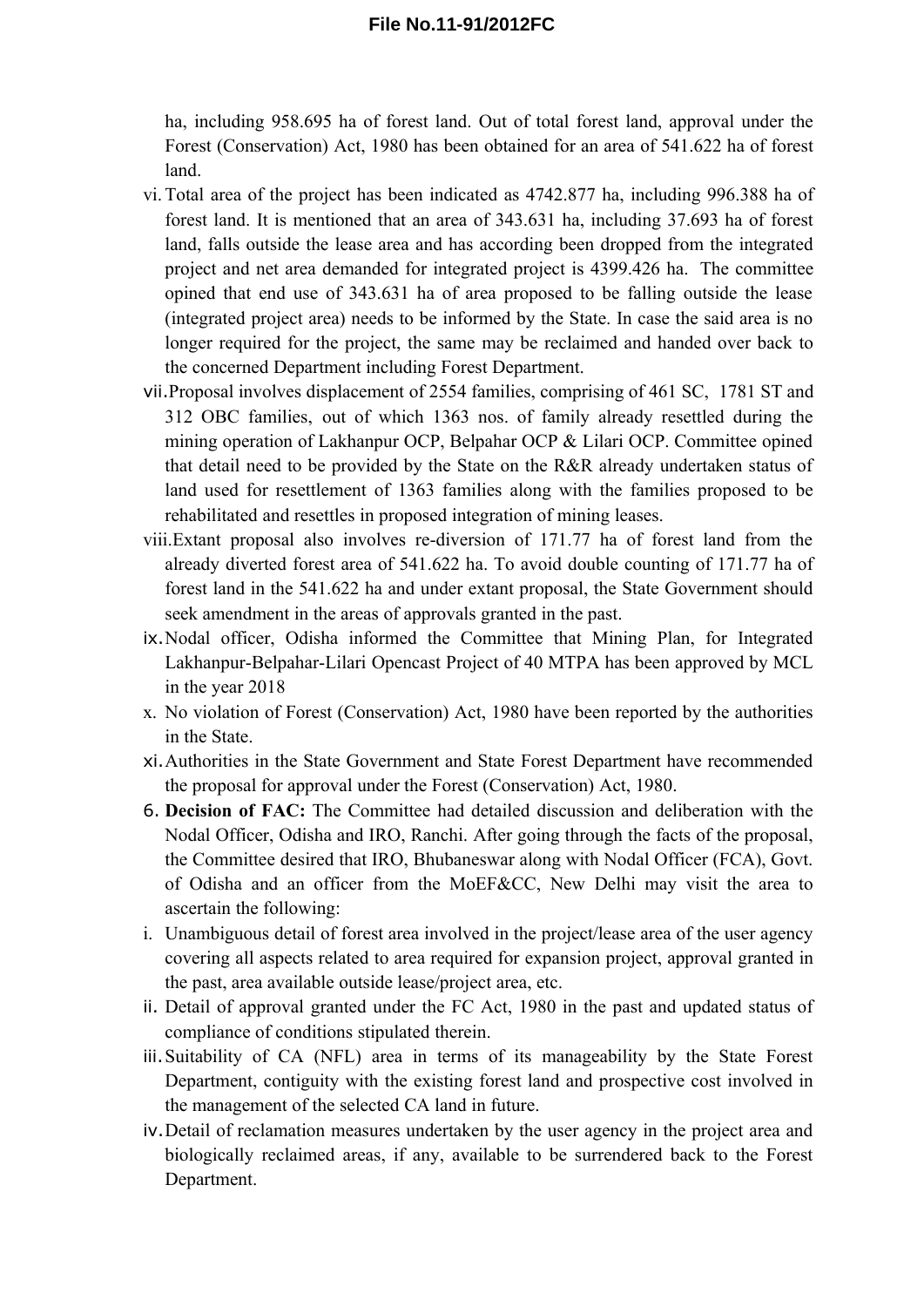v. Examination of the project components vis-à-vis component provided in Mining Plan approved for the integrated project.

## **POLICY ISSUES**

### **Policy Issue No-1**

**Sub: Refund of interest accrued on compensatory levies realized from the user agency in lieu of diversion of forest land where prior approval was subsequently, rejected/revoked by Government or returned by the User agency.** 

- 1. The above stated agenda item was considered by FAC in its meeting on 13.06.2022. The corresponding agenda note may be seen at www.parivesh.nic.in. FAC after through deliberation and discussion observed that:
- i. Ministry have been received various representations recently on refund of compensatory levies which have been deposited by the user agencies in respect of certain forest land and subsequently, refund of the same has been requested by the user agency owing to various situations such as:
	- a. Rejection of prior approval by the Central Government or State Government
	- b. Withdrawal of the proposal by the User agency due to its non-viability of project or other similar reasons
	- c. Deposition of excess amount of compensatory levies
	- d. Cancellation, termination or de-allocation of mines
- ii. As per existing practice, on the request of the State Government, the Ministry, after conducting necessary inquiries, allows refunds of compensatory levies. However, while considering such refunds only principal amount of compensatory levies is refunded without refund interest accrued on the compensatory levies.
- iii.Cases where prior approval under the Act is revoked by the Central Government on various ecological consideration are very rare and in most of cases approval is rejected either in pursuance of direction of Hon'ble Courts, on the request of the State Government or withdrawal of proposal by the user agency. In all such cases the Central Government per se does not reject approval at its own.
- iv.It was also observed by the Committee in many such cases, under the apprehension that the user agency is not at fault, it is advocated that interest accrued should also be refunded to the user. Such an argument does not seem to be tenable in view of the fact proposal received by the Central Government are considered to be evaluated by the State as well as user agency on the anvil of various contemporary ecological, social and economical issues and after having satisfied with the feasibility of proposal, the same is forwarded to the Central Government. Therefore, seeking rejection of the approval at later stage citing the issues which should have been addressed initially by the user agency cannot be a valid ground for seeking refund of interest amount accrued on compensatory levies.
- 2. **Decision of FAC:** The Committee had detailed discussion and deliberation with the officials of MoEF&CC, State and Integrated Regional Offices of the MoEF&CC. After going through the various aspects of the case and past developments, the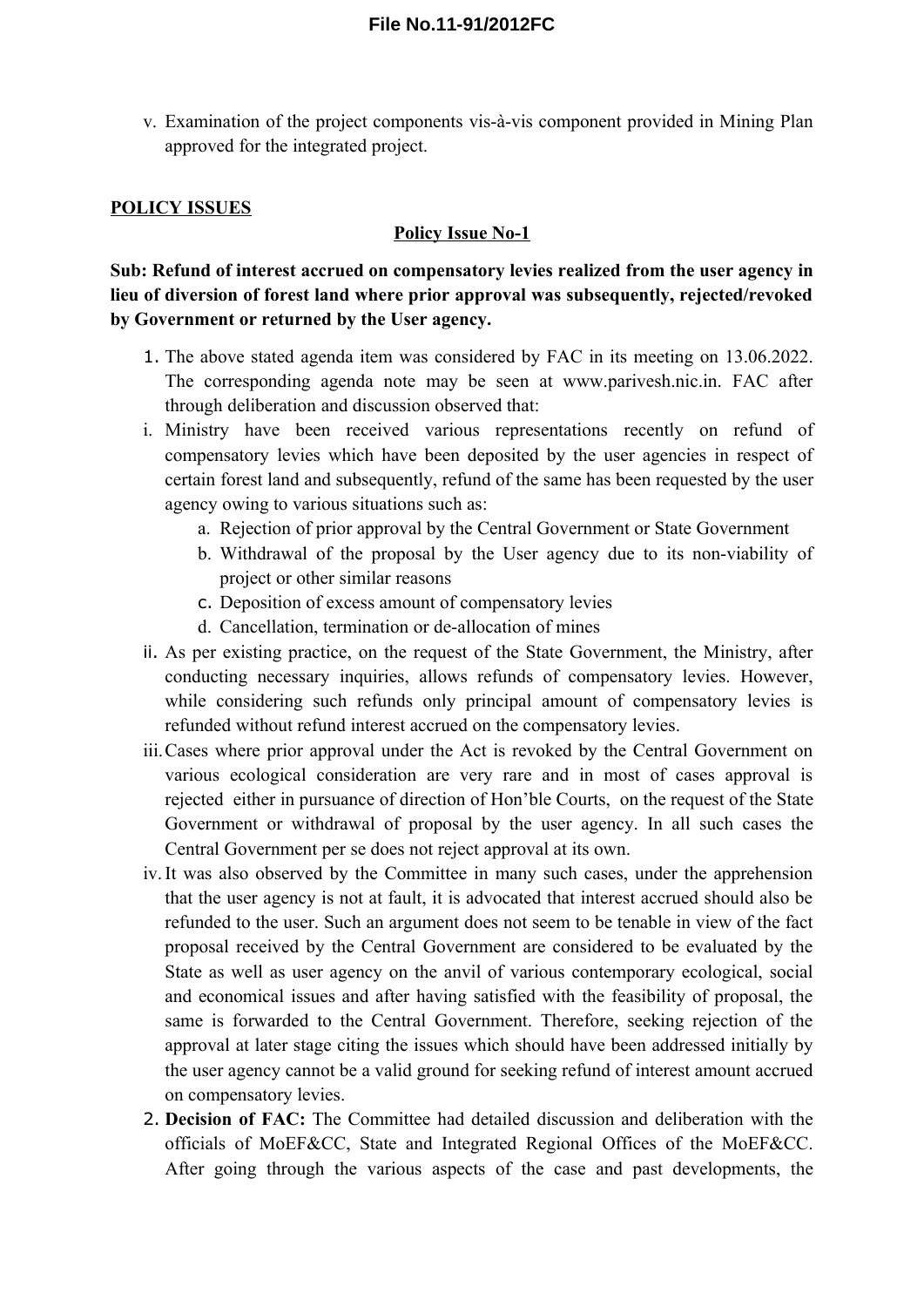Committee recommended that preposition of refund of interest accrued on the compensatory levies cannot be accepted, in light of the following:

- i. The CAMPA has entirely different mandate than that of a commercial bank.
- ii. After the approval under the Act, the proposed project in the forest area prevents any other potential forestry and non-forest use i.e. no measures pertaining to core forestry management can be implemented in the area.
- iii.Moreover in the process of considering the request of user agency to divert forest land for non-forest purpose, lots of time and money in the form of work hours and services is consumed by government machinery.
- iv.In majority of cases, rejection of approval owes to negligence on the part of user agency for which user agency needs not to be compensated.

### **Policy Issue No-2**

#### **Sub: Suitability of land identified for raising compensatory afforestation – reg.**

- 1. The above stated agenda item was considered by FAC in its meeting on 13.06.2022. FAC after through deliberation and discussion observed that:
- i. The Committee observed that proposal being received from the State./UTs are invariably accompanied with the detail of land proposed for compensatory afforestation that includes non-forest land or degraded forest land, depending on the eligibility of the user agency to avail the dispensations provided by the Central Government for raising CA to ease their management by the Forest Department and ensure their protection from likely encroachment in future.
- ii. The Committee, from the appraisal of proposals referred to it by the Central Government observed that generally selection of CA land is done without giving due consideration of instruction/guidelines issued by the Ministry from time to time which provided that as far as possible, the CA land should be selected in the close vicinity of the forest area proposed for diversion and only in cases where such CA land is not available in the close vicinity, alternative land in nearby district should be selected.
- iii.The Committee also opined that given the flow of tangible and intangible benefits foregone by allowing non-forestry use of forest land, the lands offered for CA is invariably inferior to the forestland i.e. in lieu of good quality forestland allowed for non-forest purpose, inferior quality of CA land is generally offered that's too t distant isolated/fragmented locations making its management by the Forest Department a difficult task and ultimately leading to slow restoration of Ecosystem Goods and Services (EG&S) foregone by allowing non-forestry use of forest land.
- iv.Committee also emphasized that land offered for compensatory afforestation is an important component of the proposal and good quality land for the purpose of raising CA should be selected in the close proximity of forestland to compensate the maximum loss of EG&S being foregone from the forest land.
- 2. **Decision of FAC:** The Committee had detailed discussion and deliberation with the officials of MoEF&CC, State and Integrated Regional Offices of the MoEF&CC. After going through the various aspects of the case and past developments, the Committee recommended the following: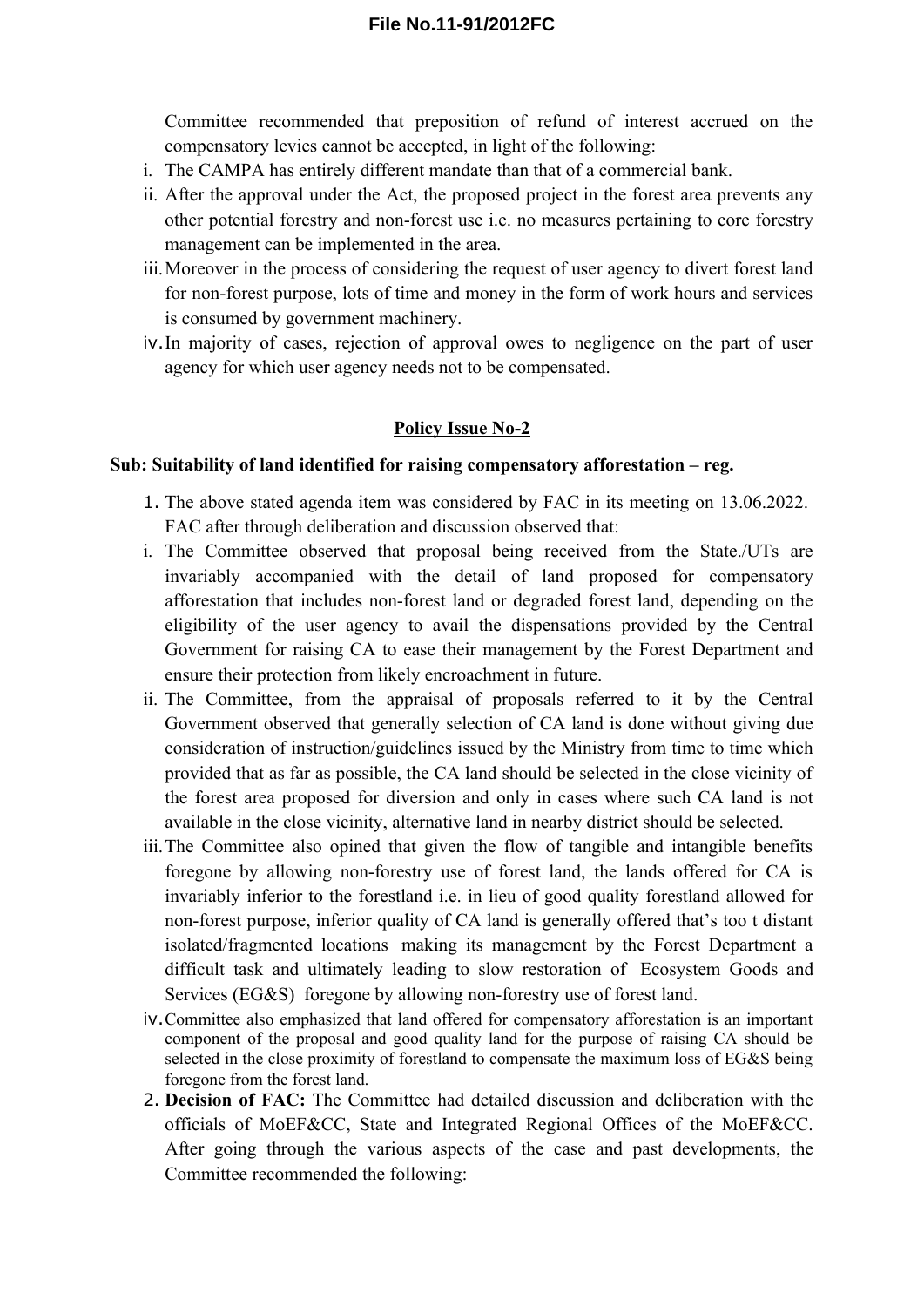- i. The authorities in the State should ensure that land proposed for raising CA in lieu of proposed diversion of forestland is of good quality which is able to generate and compensate the EG&S lost from non-forestry use and as far as permissible such lands should be selected in the close proximity of area being diverted or existing forest areas to ease their management by the Forest Department and ensure their protection from likely encroachment in future.
- ii. Potential areas which can generate and compensate the EG&S foregone from the nonforestry use of forest land, to the maximum extent possible, should be identified and offered for raising CA.
- iii.Concerned Integrated Regional Office of the Ministry will certify the suitability of land offered for CA in lieu of forest land proposed for diversion in terms of its vicinity to the area proposed for diversion and/or contiguity with the existing forest area and will ensure that manageability of such CA land has been taken care of for future.

## **Policy Issue No-3**

**Sub: Clarification on the validity of approval granted under the Forest (Conservation) Act, 1980 to Government companies for mining to make approval granted under the FC Act, 1980 co-terminus with the validity of leases granted under the MMDR Act, 1957 – reg.** 

The above stated agenda item was considered by FAC in its meeting on 13.06.2022. the FAC after through deliberation in the matter desired that issue needs holistic examination and accordingly, the Committee desired that relevant documents pertaining to the extant issue may be shared with members of the FAC to enable detailed understanding of the matter by the members.

Matter may again be placed before the FAC in its next meeting.

### **Policy Issue No-4**

**Sub: Clarification regarding guidelines for use of forest land for laying of Under Ground Optical Fiber Cables (OFCs), telephone lines, drinking water supply pipelines, electricity cables, CNG/PNG and Slurry pipelines along the existing Right of Way (RoW) (File No. (FC-11/43/2022-FC)**

This Policy issue will be deliberated/discussed in the next FAC meeting as per the decision taken in policy issue no. 3 above.

## **Policy Issue No-5**